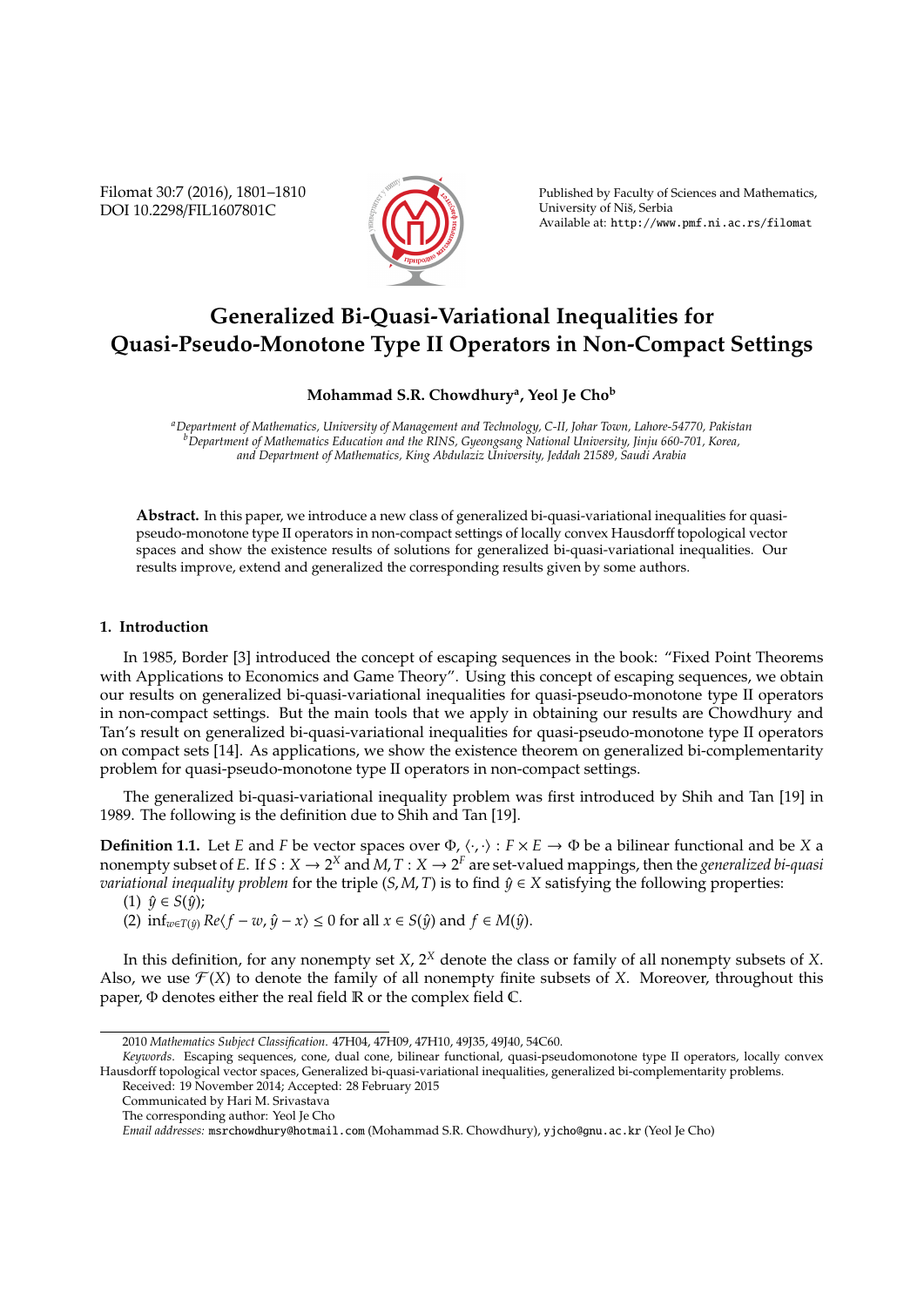When *T* is single-valued, a generalized bi-quasi variational inequality problem reduces to a bi-quasi variational inequality problem. Note that the generalized bi-quasi variational inequality problem include the following generally known variational type inequality problems:

Suppose that *E* is a topological vector space,  $F = E^*$  (: the vector space of all continuous linear functionals on *E*) and  $\langle \cdot, \cdot \rangle$  is the usual duality pairing between  $E^*$  and *E*. Then we have the following:

(1) if *T* ≡ 0, then a generalized bi-quasi-variational inequality problem for (*S*, *M*, 0) becomes a generalized quasi-variational inequality problem. Chan and Pang [6] first studied generalized bi-quasi-variational inequality problems in finite dimensional case and Shih and Tan [20] first studied them in infinite dimensional case;

(2) if  $T \equiv 0$  and *M* is single-valued, then a generalized bi-quasi-variational inequality problem for (*S*, *M*, 0) becomes a quasi-variational inequality problem which was introduced by Bensoussan and Lions [2];

(3) if  $S(x) \equiv X$  for each  $x \in X$  and  $M \equiv 0$ , a generalized bi-quasi-variational inequality problem becomes a generalized variational inequality problem which was studied by Browder [5] and Yen [21] among many others.

The following definition of generalized bi-quasi-variational inequality problem is a slight modification of Definition 1.1.

**Definition 1.2.** Let *E* and *F* be vector spaces over  $\Phi$ ,  $\langle \cdot, \cdot \rangle : F \times E \to \Phi$  be a bilinear functional and *X* be a non empty subset of *E*. If  $S: X \to 2^X$  and  $M, T: X \to 2^F$  are set-valued mappings, then the *generalized bi-quasi variational inequality problem* for the triple (*S*, *M*, *T*) is:

(1) to find a point  $\hat{y} \in X$  and a point  $\hat{w} \in T(\hat{y})$  such that

$$
\hat{y} \in S(\hat{y}), \quad Re\langle f - \hat{w}, \hat{y} - x \rangle \le 0
$$

for all  $x \in S(\hat{y})$  and  $f \in M(\hat{y})$  or

(2) to find a point  $\hat{y} \in X$ , a point  $\hat{w} \in T(\hat{y})$  and a point  $\hat{f} \in M(\hat{y})$  such that

$$
\hat{y} \in S(\hat{y}), \quad Re\langle \hat{f} - \hat{w}, \hat{y} - x \rangle \le 0
$$

for all  $x \in S(\hat{y})$ .

In this paper, we obtain our main results on generalized bi-quasi-variational inequalities in non-compact settings using Chowdhury and Tan's following definition of quasi-pseudo-monotone type II and strongly quasi-pseudo-monotone type II operators given in [13]:

**Definition 1.3.** Let *E* be a topological vector space, *X* be a nonempty subset of *E* and *F* be a topological vector space over  $\Phi$ . Let  $\langle \cdot, \cdot \rangle : F \times E \to \Phi$  be a bilinear functional. Let  $h: X \to \mathbb{R}$  be a mapping,  $M: X \to 2^F$ and  $T : X \to 2^F$  be set-valued mappings.

(1) Then *T* is said to be an *h-quasi-pseudo-monotone* (*resp., strongly h-quasi-pseudo-monotone*) *type II operator* if, for each *y* ∈ *X* and every net  ${y_{\alpha}}_{\alpha \in \Gamma}$  in *X* converging to *y* (resp., weakly to *y*) with

$$
\limsup_{\alpha} \left[ \inf_{f \in M(y_{\alpha})} \inf_{u \in T(y_{\alpha})} Re\langle f - u, y_{\alpha} - y \rangle + h(y_{\alpha}) - h(y) \right] \leq 0,
$$

we have

$$
\limsup_{\alpha} \left[ \inf_{f \in M(y)} \inf_{u \in T(y)} Re(f - u, y_{\alpha} - x) + h(y_{\alpha}) - h(x) \right]
$$
  
\n
$$
\geq \inf_{f \in M(y)} \inf_{w \in T(y)} Re(f - w, y - x) + h(y) - h(x)
$$

for all  $x \in X$ ;

(2) *T* is said to be a *quasi-pseudo-monotone* (*resp., strongly quasi-pseudo-monotone*) *type II operator* if *T* is an *h*-quasi-pseudo-monotone (resp., strongly *h*-quasi-pseudo-monotone) type II operator with *h* ≡ 0.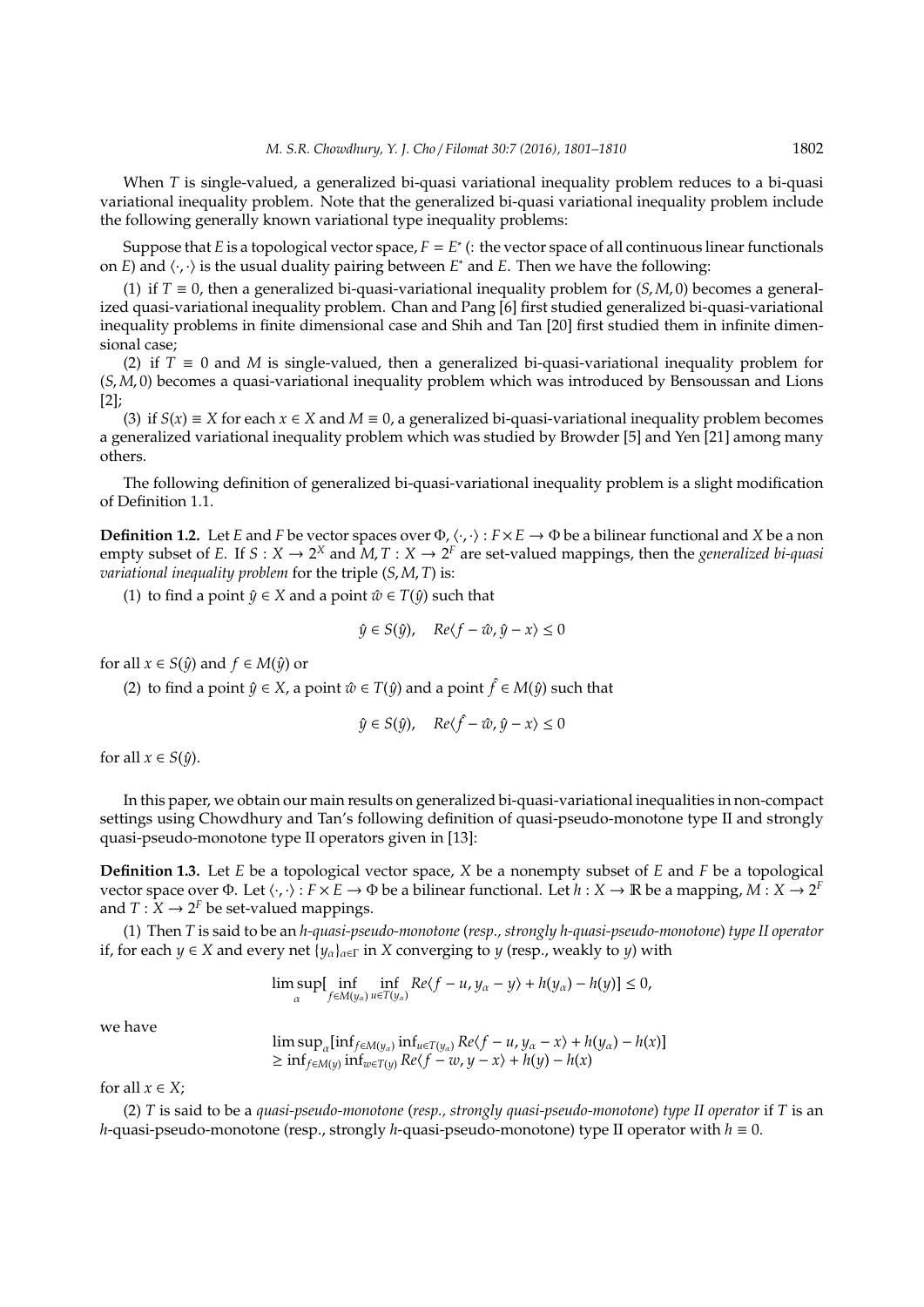Note that an *h*-quasi-pseudo-monotone type II operator is an extension of the following *h*-pseudomonotone type II operator (resp., strongly *h*-pseudo-monotone type II operator) defined in [10] or to an *h*-demi (resp., strong *h*-demi) operator defined in [11]) with slight modifications.

**Definition 1.4.** Let *X* be a nonempty subset of a topological vector space *E* and  $T : X \to 2^{E^*}$  be a set-valued mapping. If  $h: X \to \mathbb{R}$ , then *T* is said to be

(1) an *h-pseudo-monotone type II operator* (*resp., a strongly h-pseudo-monotone type II*) *operator* if, for each *y*  $\in$  *X* and every net  $\{y_{\alpha}\}_{{\alpha} \in \Gamma}$  in *X* converging to *y* (resp., weakly to *y*) with

$$
\limsup_{\alpha} \left[ \inf_{u \in T(y)} Re\langle u, y_{\alpha} - y \rangle + h(y_{\alpha}) - h(y) \right] \leq 0,
$$

we have

 $\limsup_{\alpha} [\inf_{u \in T(x)} Re\langle u, y_{\alpha} - x \rangle + h(y_{\alpha}) - h(x)]$  $\geq \inf_{u \in T(x)} Re\langle u, y - x \rangle + h(y) - h(x)$ 

for all  $x \in X$ ;

(2) a *pseudo-monotone type II operator* (resp., *strongly pseudo-monotone type II operator*) if *T* is an *h*-pseudomonotone type II operator (resp., strongly *h*-pseudo-monotone type II operator) with  $h \equiv 0$ .

Note that, in [11], the above operator was called an *h*-demi or demi (resp., a strong *h*-demi or a strong demi) operator. Later, these operators were re-named as pseudo-monotone type II operators in [10].

The quasi-pseudo-monotone type II operators given in Definition 1.3 [14] above is an extension of pseudo-monotone type II operators [10, 11]. We use these operators to obtain some general theorems on solutions for a new class of generalized bi-quasi-variational inequalities of quasi-pseudo-monotone type II operators defined in non compact settings in topological vector spaces.

### **2. Preliminaries**

Let *E* be a topological vector space over  $\Phi$ , *F* be a vector space over  $\Phi$  and  $\langle \cdot, \cdot \rangle : F \times E \to \Phi$  be a bilinear functional. For each  $x_0 \in E$ , each nonempty subset *A* of *E* and  $\epsilon > 0$ , let

$$
W(x_0;\epsilon):=\{y\in F: |\langle y,x_0\rangle|<\epsilon\}
$$

and

$$
U(A;\epsilon):=\{y\in F: \sup_{x\in A}|\langle y,x\rangle|<\epsilon\}.
$$

Let  $\sigma$  $\langle F, E \rangle$  be the (weak) topology on *F* generated by the family  $\{W(x;\epsilon) : x \in E \text{ and } \epsilon > 0\}$  as a subbase for the neighbourhood system at 0 and  $\delta \langle F, E \rangle$  be the (strong) topology on *F* generated by the family  ${U(A,\epsilon): A \text{ is a nonempty bounded subset of } E \text{ and } \epsilon > 0}$  as a base for the neighbourhood system at 0.

We note then that *F*, when equipped with the (weak) topology  $\sigma\langle F, E \rangle$  or the (strong) topology  $\delta\langle F, E \rangle$ , becomes a locally convex topological vector space which is not necessarily Hausdorff. But, if the bilinear functional  $\langle \cdot, \cdot \rangle : F \times E \to \Phi$  separates points in *F*, i.e., for each  $y \in F$  with  $y \neq 0$ , there exists  $x \in E$  such that  $\langle \psi, x \rangle \neq 0$ , then *F* also becomes Hausdorff.

Furthermore, for any net  $\{y_\alpha\}_{\alpha \in \Gamma}$  in *F* and  $y \in F$ , we have the following:

(1) *y<sub>α</sub>*  $\rightarrow$  *y* in  $\sigma$  *(F, E)* if and only if  $\langle y_\alpha, x \rangle \rightarrow \langle y, x \rangle$  for each  $x \in E$ ;

(2)  $y_\alpha \to y$  in  $\delta \langle F, E \rangle$  if and only if  $\langle y_\alpha, x \rangle \to \langle y, x \rangle$  uniformly for  $x \in A$  for each nonempty bounded subset *A* of *E*.

If *X* and *Y* are topological spaces and  $T : X \to 2^Y$ , then the graph of *T* is defined to be the set  $G(T) := \{(x, y) \in X \times Y : y \in T(x)\}$ . If *X* and *Y* are sets and *f* maps *X* into *Y*, the graph of *f* is the set of all points  $(x, f(x))$  in the cartesian product  $X \times Y$ . If *X* and *Y* are topological spaces, then  $X \times Y$  is given the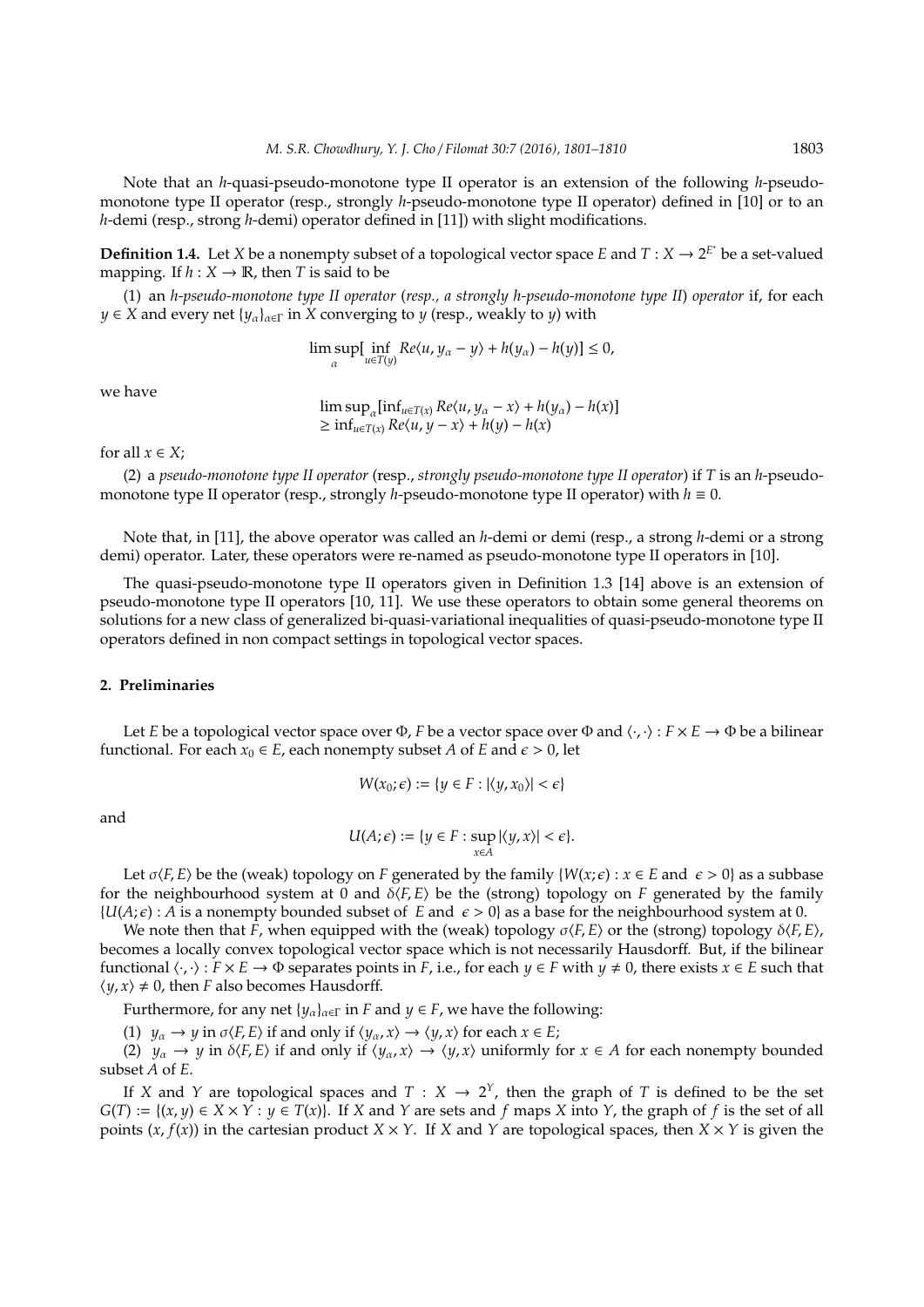usual product topology (the smallest topology that contains all sets  $U \times V$  with *U* and *V* open in *X* and *Y*, respectively), and, if  $f : X \to Y$  is continuous and *Y* is Hausdorff, then the graph *G* of *f* is closed.

Let *X* be a non-empty subset of a topological vector space *E*. Then *X* is called a *cone* in *E* if *X* is convex and  $\lambda X \subset X$  for all  $\lambda \geq 0$ . If *X* is a cone in *E* and  $\langle \cdot, \cdot \rangle : F \times E \to \Phi$  is a bilinear functional, then  $X = \{w \in F : Re\langle w, x \rangle \ge 0 \text{ for all } x \in X\}$  is also a cone in *F*, which is called the *dual cone* of *X* (with respect to the bilinear functional  $\langle \cdot, \cdot \rangle$ ).

Let *X* be a convex set in a topological vector space *E*. Then  $f : X \to \mathbb{R}$  is called

(1) *lower semi-continuous* if, for all  $\lambda \in \mathbb{R}$ ,  $\{x \in X | f(x) \leq \lambda\}$  is closed in X;

(2) *upper semi-continuous* if  $−f$  is lower semi-continuous, i.e., for all  $\lambda \in \mathbb{R}$ ,  $\{x \in X : f(x) \ge \lambda\}$  is closed in *X*.

Let *X* and *Y* be topological spaces and  $T : X \to 2^Y$  be a set-valued mapping. Then *T* is said to be *upper* (*resp., lower*) *semi-continuous* at  $x_0 \in X$  if, for each open set *G* in *Y* with  $T(x_0) \subset G$  (resp.,  $T(x_0) \cap G \neq \emptyset$ ), there exists an open neighborhood *U* of  $x_0$  in *X* such that  $T(x) \subset G$  (resp.,  $T(x) \cap G \neq \emptyset$ ) for all  $x \in U$ . Moreover, *T* is said to be *continuous* at the point  $x_0 \in X$  if *T* is both upper semi-continuous and lower semi-continuous at  $x_0 \in X$ . *T* is said to be *continuous* on *X* if *T* is continuous at each point  $x_0$  of *X*.

Let *X* be a convex set in a vector space *E*. Then a mapping  $f : X \to \mathbb{R}$  is *convex* if, for all  $x, y \in X$  and  $0 \leq \lambda \leq 1$ ,

$$
f(\lambda x + (1 - \lambda)y) \le \lambda f(x) + (1 - \lambda)f(y).
$$

The following definition was given by Border [3]:

**Definition 2.1.** (Escaping Sequences) Let *X* be a topological space such that  $X = \bigcup_{n=1}^{\infty} X_n$  $\bigcup_{n=1}^{\infty} C_n$ , where  $\{C_n\}_{n=1}^{\infty}$  $\sum_{n=1}^{\infty}$  is an increasing sequence of nonempty compact subsets of *X*. Then a sequence  $\{x_n\}_{n=1}^{\infty}$ *n*=1 is said to be *escaping* from *X* relative to  $\{C_n\}_{n=1}^{\infty}$  $\sum_{n=1}^{\infty}$  if, for each  $n \in \mathbb{N}$ , there exists  $m \in \mathbb{N}$  such that  $x_k \notin C_n$  for all  $k \geq m$ .

In this paper, we obtain some general theorems on solutions for a new class of generalized bi-quasivariational inequality problems for quasi-pseudo-monotone type II operators defined in non-compact settings in topological vector spaces.

To obtain these results on GBQVI for quasi-pseudo-monotone type II operators in non-compact settings, we use the concept of escaping sequences introduced by Border [3] with applications of Chowdhury and Tan's result [Theorem 2.2 below] on generalized bi-quasi-variational inequality problems for quasi-pseudomonotone type II operators on compact sets ([14]).

First, we state the following result of Chowdhury and Tan in [14] (Theorem 3.1):

**Theorem 2.2.** *Let E be a locally convex Hausdor*ff *topological vector space over* Φ*, X be a nonempty compact convex subset of E and F be a Hausdorff topological vector space over*  $\Phi$ . Let  $\langle \cdot, \cdot \rangle : F \times E \to \Phi$  *be a continuous bilinear functional. Suppose that*

(a)  $S: X \to 2^X$  *is upper semi-continuous such that each*  $S(x)$  *is closed and convex*;

(b)  $h: X \to \mathbb{R}$  *is convex and continuous;* 

(c) *T* : *X* → 2 *F is an h-quasi-pseudo-monotone type II* (*resp., strongly h-quasi-pseudo-monotone type II*) *operator and is upper semi-continuous such that each T*(*x*) *is compact* (*resp., weakly compact*) *and convex and T*(*X*) *is strongly bounded, i.e., bounded in the strong topology of F;*

(d)  $M: X \to 2^F$  *is an upper semi-continuous mapping such that each*  $M(x)$  *is weakly compact and convex*;

(e) the set  $\Sigma = \{y \in X : \sup_{x \in S(y)} (\inf_{f \in M(y)} \inf_{u \in T(y)} Re(f - u, y - x) + h(y) - h(x)) > 0\}$  is open in X.

*Then there exists a point*  $\hat{y} \in X$  *such that* 

 $(1) \hat{y} \in S(\hat{y})$ ;

(2) there exist a point  $\hat{f} \in M(\hat{y})$  and a point  $\hat{w} \in T(\hat{y})$  with  $Re\langle \hat{f} - \hat{w}, \hat{y} - x \rangle \leq h(x) - h(\hat{y})$  for all  $x \in S(\hat{y})$ .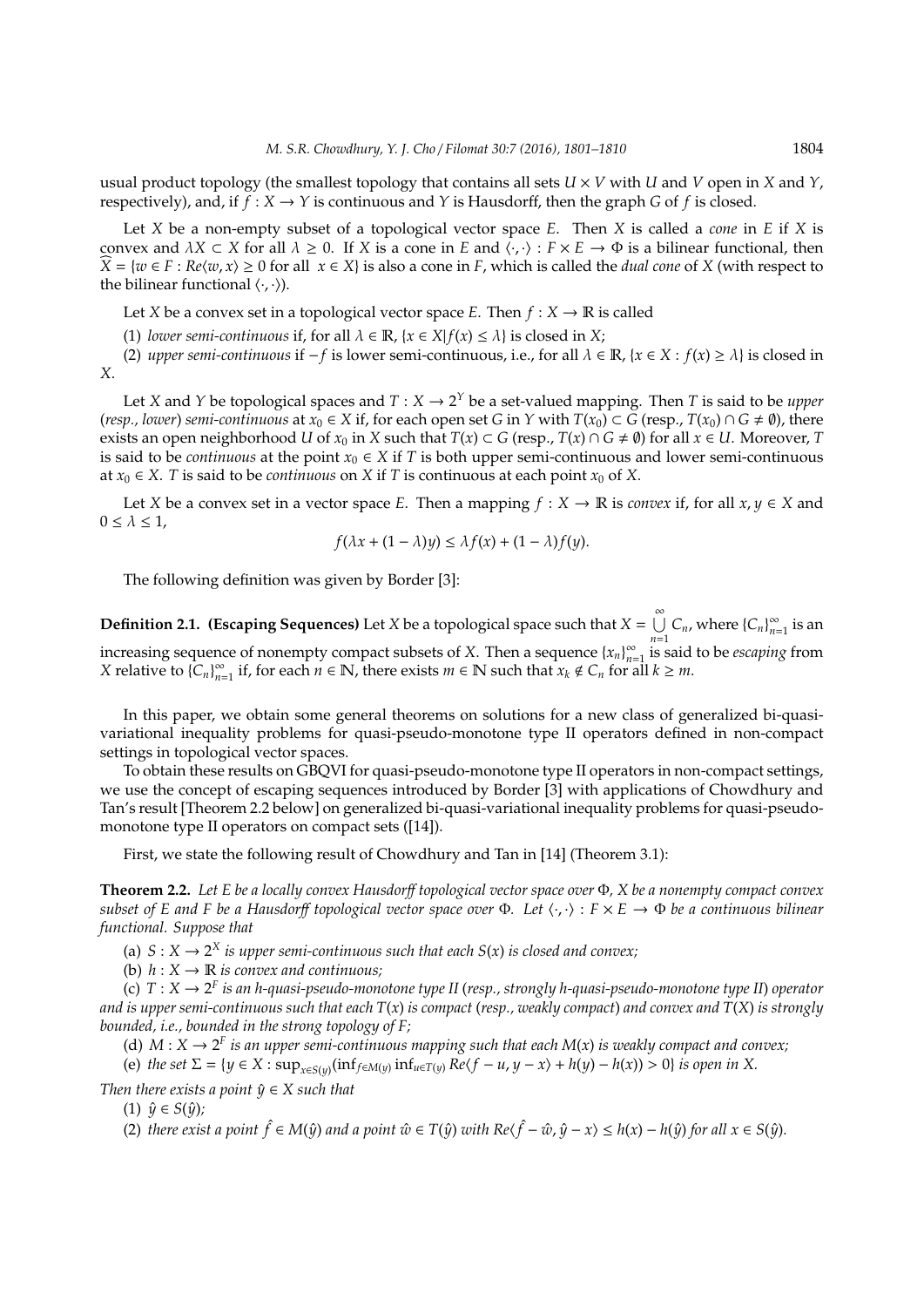*Moreover, if*  $S(x) = X$  *for all*  $x \in X$ *, then* E *is not required to be locally convex and, if*  $T \equiv 0$ *, then the continuity assumption on*  $\langle \cdot, \cdot \rangle$  *can be weakened to the assumption that, for each*  $f \in F$ *, the mapping*  $x \mapsto \langle f, x \rangle$  *is continuous* (*resp., weakly continuous*) *on X.*

Applying Theorem 2.1, Chowdhury and Tan obtained the following result in [14] (Theorem 3.2):

**Theorem 2.3.** *Let E be a locally convex Hausdor*ff *topological vector space over* Φ*, X be a nonempty compact convex subset of E and F be a vector space over*  $\Phi$ *. Let*  $\langle \cdot, \cdot \rangle$  :  $F \times E \to \Phi$  *be a bilinear functional such that*  $\langle \cdot, \cdot \rangle$  *separates points in F and, for each f*  $\in$  *F, the mapping*  $x \mapsto \langle f, x \rangle$  *is continuous on E. Equip F with the strong topology*  $\delta \langle F, E \rangle$ *. Suppose that*

(a)  $S: X \to 2^X$  *is a continuous map such that each*  $S(x)$  *is closed and convex*;

(b)  $h: X \to \mathbb{R}$  *is convex and continuous;* 

(c) *T* : *X* → 2 *F is an h-quasi-pseudo-monotone type II* (*resp., strongly h-quasi-pseudo-monotone type II*) *operator and is an upper semi-continuous mapping such that each*  $T(x)$  *is strongly, i.e.,*  $\delta \langle F, E \rangle$ -compact and convex (*resp.*, *weakly, i.e.,*  $σ$  $(F, E)$ *-compact and convex*)*;* 

(d)  $M: X \to 2^F$  *is an upper semi-continuous mapping such that each*  $M(x)$  *is weakly, i.e.,*  $\sigma \langle F, E \rangle$ -compact and convex and, also, for each  $y \in \Sigma = \{y \in X : \sup_{x \in S(y)}[\inf_{f \in M(y)} \inf_{u \in T(y)} Re(f - u, y - x) + h(y) - h(x)] > 0\}$ , there *exists a point x in S*(*y*) *with*  $\inf_{f \in M(y)} \inf_{u \in T(y)} Re\langle f - u, y - x \rangle + h(y) - h(x) > 0$ .

*Then there exists a point*  $\hat{y} \in X$  *such that* 

$$
(1) \ \hat{y} \in S(\hat{y});
$$

(2) *there exist a point*  $\hat{f} \in M(\hat{y})$  *and a point*  $\hat{w} \in T(\hat{y})$  *with* 

$$
Re\langle \hat{f} - \hat{w}, \hat{y} - x \rangle \le h(x) - h(\hat{y})
$$

*for all*  $x \in S(\hat{y})$ *.* 

*Moreover, if*  $S(x) = X$  *for all*  $x \in X$ *, then E is not required to be locally convex.* 

For the proof of Theorem 2.3, we refer to [14].

## **3. Existence Theorems for Generalized Bi-Quasi-Variational Inequalities of Quasi-Pseudo-Monotone Type II Operators**

In this section, we obtain our main results for existence theorems on non-compact generalized bi-quasivariational inequalities of quasi-pseudo-monotone type II operators. To obtain these results, we mainly use the concept of escaping sequences given in Definition 2.1 and apply Theorem 2.2.

Now, we establish our main result as follows:

**Theorem 3.1.** *Let E be a locally convex Hausdor*ff *topological vector space over* Φ*, X a non-empty (convex) subset of E* such that  $X = \bigcup_{n=1}^{\infty} C_n$ , where  $\{C_n\}_{n=1}^{\infty}$ *be a vector space over* Φ. Let  $\langle \cdot, \cdot \rangle$ : *F* × *E* → Φ *be a bilinear functional such that*  $\langle \cdot, \cdot \rangle$  *separates points in F and for n*=1 *is an increasing sequence of non-empty compact convex subsets of X and let F each*  $f \in F$ , the mapping  $x \mapsto \langle f, x \rangle$  is continuous on X. Equip F with the strong topology  $\delta \langle F, E \rangle$ . Suppose that

(a)  $S: X \to 2^X$  *is a continuous map such that, for each*  $x ∈ X$ *, S*(*x*) *is a closed and convex subset of X and, for each*  $n \in \mathbb{N}$ *,*  $S(x) \subset C_n$  *for all*  $x \in C_n$ *;* 

(b)  $h: X \to \mathbb{R}$  *is convex and continuous;* 

(c) *T* : *X* → 2 *F is an h-quasi-pseudo-monotone type II* (*resp., strongly h-quasi-pseudo-monotone type II*) *operator and is an upper semi-continuous map such that each*  $T(x)$  *is strongly, i.e.,*  $\delta \langle F, E \rangle$ -compact and convex (*resp., weakly,*  $i.e., \sigma\langle F, E\rangle$ -compact and convex);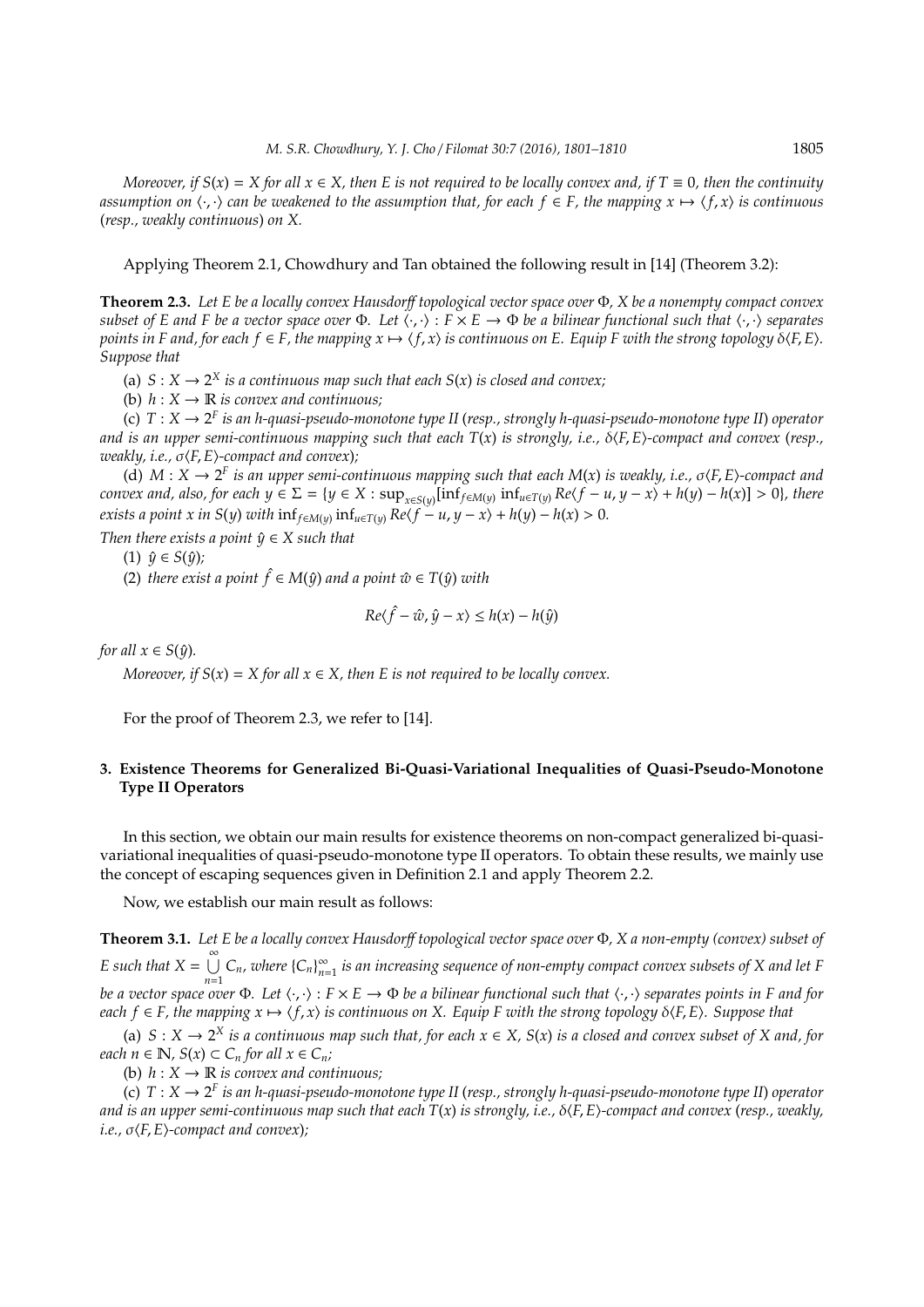(d)  $M: X \to 2^F$  *is an upper semi-continuous mapping such that each*  $M(x)$  *is weakly, i.e.,*  $\sigma \langle F, E \rangle$ -compact and convex; also for each  $y \in \Sigma = \{y \in X : \sup_{x \in S(y)}[\inf_{f \in M(y)} \inf_{u \in T(y)} Re(f - u, y - x) + h(y) - h(x)] > 0\}$ , there exists a *point x in S*(*y*) *with*  $\inf_{f \in M(y)} \inf_{u \in T(y)} Re\langle f - u, y - x \rangle + h(y) - h(x) > 0;$ 

(e) *for each sequence*  $\{y_n\}_{n=1}^{\infty}$  $\sum_{n=1}^{\infty}$  *in X, with*  $y_n \in C_n$  *for each*  $n \in \mathbb{N}$ *, which is escaping from X relative to*  $\{C_n\}_{n=1}^{\infty}$  $\frac{\infty}{n=1}$ *either there exists*  $n_0 \in \mathbb{N}$  *such that*  $y_{n_0} \notin S(y_{n_0})$  *or there exist*  $n_0 \in \mathbb{N}$  *and*  $x_{n_0} \in S(y_{n_0})$  *such that* 

$$
\min_{f \in M(y_{n_0})} \min_{w \in T(y_{n_0})} Re\langle f - w, y_{n_0} - x_{n_0} \rangle + h(y_{n_0}) - h(x_{n_0}) > 0 \tag{ \Omega}
$$

*holds.*

*Then there exists a point*  $\hat{y} \in X$  *such that* 

 $(1) \hat{y} \in S(\hat{y})$ ;

(2) *there exist a point*  $\hat{f}$  ∈ *M*( $\hat{y}$ ) *and a point*  $\hat{w}$  ∈ *T*( $\hat{y}$ ) *such that* 

$$
Re\langle \hat{f} - \hat{w}, \hat{y} - x \rangle \le h(x) - h(\hat{y})
$$

*for all*  $x \in S(\hat{y})$ *.* 

*Moreover, if*  $S(x) = X$  *for all*  $x \in X$ *, E is not required to be locally convex.* 

*Proof.* Let us fix an arbitrary  $n \in \mathbb{N}$ . We note that  $C_n$  is a nonempty compact and convex subset of *E*. Let us define the mappings  $S_n: C_n \to 2^{C_n}$ ,  $h_n: C_n \to \mathbb{R}$  and  $M_n$ ,  $T_n: C_n \to 2^F$  by

$$
S_n(x) = S(x), \quad h_n(x) = h(x), \quad M_n(x) = M(x), \quad T_n(x) = T(x),
$$

respectively, for all  $x \in C_n$ , i.e.,

$$
S_n = S|_{C_n}, \quad h_n = h|_{C_n}, \quad M_n = M|_{C_n}, \quad T_n = T|_{C_n},
$$

respectively. Then, by Theorem 2.2, there exist a point  $\hat{y}_n \in C_n$ , a point  $\hat{f}_n \in M(\hat{y}_n) = M_n(\hat{y}_n)$  and a point  $\hat{w}_n \in T(\hat{y}_n) = T_n(\hat{y}_n)$  such that

 $(1)'$   $\hat{y}_n \in S_n(\hat{y}_n)$ ;  $(2)'$  *Re* $\langle \hat{f}_n - \hat{w}_n, \hat{y}_n - x \rangle \le h(x) - h(\hat{y}_n)$  for all  $x \in S_n(\hat{y}_n)$ . Note that  $\{\hat{y}_n\}_{n=1}^{\infty}$  $\sum_{n=1}^{\infty}$  is a sequence in *X* =  $\bigcup_{n=1}^{\infty}$  $\bigcup_{n=1}^{\infty} C_n$  with  $\hat{y}_n \in C_n$  for each  $n \in \mathbb{N}$ .

We consider two cases as follows:

Case 1:  $\{\hat{y}_n\}_{n=1}^{\infty}$  $\sum_{n=1}^{\infty}$  is escaping from *X* relative to  ${C_n}_{n=1}^{\infty}$  $\sum_{n=1}^{\infty}$ . Then, by the hypothesis (e), there exists *n*<sub>0</sub>  $\in \mathbb{N}$ such that  $\hat{y}_{n_0} \notin \hat{S(\hat{y}_{n_0})} = \hat{S_{n_0}(\hat{y}_{n_0})}$ , which contradicts (1)' or there exist  $n_0 \in \mathbb{N}$  and  $x_{n_0} \in S(\hat{y}_{n_0}) = S_{n_0}(\hat{y}_{n_0})$  such that

$$
\min_{f \in M(\hat{y}_{n_0})} \min_{w \in T(\hat{y}_{n_0})} Re\langle f - w, \hat{y}_{n_0} - x_{n_0} \rangle + h(\hat{y}_{n_0}) - h(x_{n_0}) > 0,
$$

which contradicts (2)'.

**Case 2:**  $\{\hat{y}_n\}_{n=1}^{\infty}$  is not escaping from *X* relative to  $\{C_n\}_{n=1}^{\infty}$ . Then there exist  $n_1 \in \mathbb{N}$  and a subsequence  $\{\hat{y}_{n_j}\}_{n=1}^{\infty}$  of  $\{\hat{y}_n\}_{n=1}^{\infty}$  such that  $\hat{y}_{n_j} \in C_{n_1}$  for all  $j = 1, 2, \cdots$ . Since ∞ of  $\{\hat{y}_n\}_{n=1}^\infty$  $\sum_{n=1}^{\infty}$  such that  $\hat{y}_{n_j} \in \tilde{C}_{n_1}$  for all  $j = 1, 2, \cdots$ . Since  $C_{n_1}$  is compact, there exist a subnet  $\{\hat{z}_{\alpha}\}_{\alpha \in \Gamma}$  of  ${\{\hat{y}_{n_j}\}}_{i=1}^{\infty}$  $\sum_{j=1}^{\infty}$  and  $\hat{y} \in C_{n_1} \subset X$  such that  $\hat{z}_\alpha \to \hat{y}$ . For each  $\alpha \in \Gamma$ , let  $\hat{z}_\alpha = \hat{y}_{n_\alpha}$ , where  $n_\alpha \to \infty$ . Then, according to our choice of  $\hat{y}_{n_\alpha}$  in  $C_{n_\alpha}$ , there exist a point  $\hat{f}_{n_\alpha} \in M_{n_\alpha}(\hat{y}_{n_\alpha}) = M(\hat{y}_{n_\alpha})$  and a point  $\hat{w}_{n_\alpha} \in T_{n_\alpha}(\hat{y}_{n_\alpha}) = T(\hat{y}_{n_\alpha})$  such that

 $(1)'' \hat{y}_{n_{\alpha}} \in S_{n_{\alpha}}(\hat{y}_{n_{\alpha}}) = S(\hat{y}_{n_{\alpha}});$ 

(2)"  $Re\langle \hat{f}_{n_{\alpha}} - \hat{w}_{n_{\alpha}}, \hat{y}_{n_{\alpha}} - x \rangle + h(\hat{y}_{n_{\alpha}}) - h(x) \le 0$  for all  $x \in S_{n_{\alpha}}(\hat{y}_{n_{\alpha}}) = S(\hat{y}_{n_{\alpha}})$ .

Since  $n_{\alpha} \to \infty$ , there exists  $\alpha_1 \in \Gamma$  such that  $n_{\alpha} \geq n_1$  for all  $\alpha \geq \alpha_1$ . Thus  $C_{n_1} \subset C_{n_{\alpha}}$  for all  $\alpha \geq \alpha_1$ . From  $(1)''$ , we have  $(\hat{y}_{n_{\alpha}}, \hat{y}_{n_{\alpha}}) \in G(S)$  for all  $\alpha \in \Gamma$ . Since *S* is upper semicontinuous with closed values, *G(S)* is closed in *X* × *X* and so it follows that  $\hat{y} \in S(\hat{y})$ .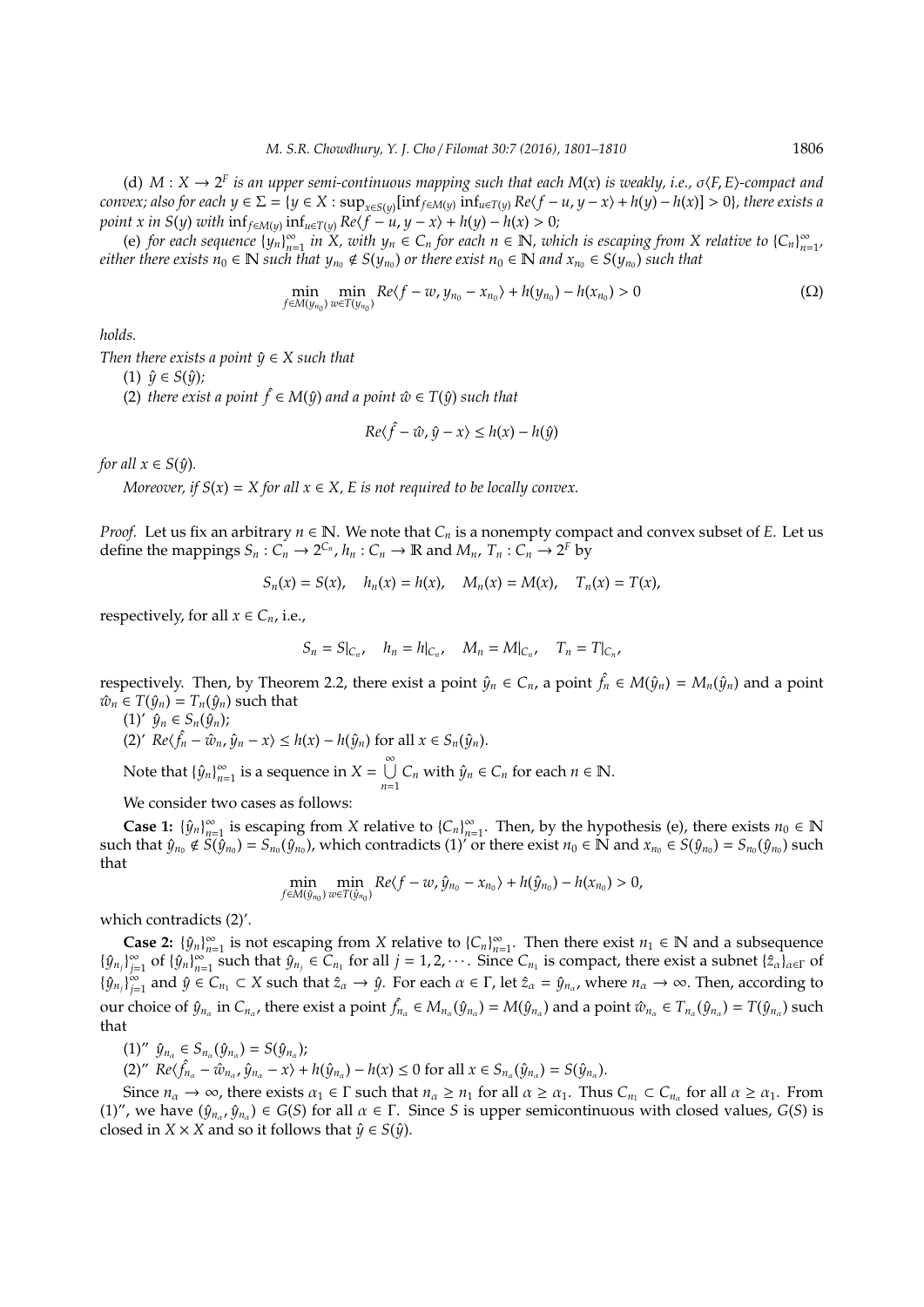$M$ oreover, since  $\{\hat{f}_{n_\alpha}\}_{\alpha\ge\alpha_1}$  and  $\{\hat{w}_{n_\alpha}\}_{\alpha\ge\alpha_1}$  are nets in the compact sets  $\cup_{x\in C_{n_1}}M(x)$  and  $\cup_{x\in C_{n_1}}T(x)$ , respectively, without loss of generality, we may assume that the nets  $\{\hat{f}_{n_a}\}_{a\in\Gamma}$  and  $\{\hat{w}_{n_a}\}_{a\in\Gamma}$  converge to a point  $\hat{f}\in$  $∪_{x \in C_{n_1}} M(x)$  and a  $\hat{w} \in ∪_{x \in C_{n_1}} T(x)$ , respectively. Note that *M* has a closed graph. Also, since *T* has a closed graph on  $C_{n_1}$ ,  $\hat{f} \in M(\hat{y})$  and  $\hat{w} \in T(\hat{y})$ .

Let  $x \in S(\hat{y})$  be arbitrarily fixed. Let  $n_2 \ge n_1$  be such that  $x \in C_{n_2}$ . Since *S* is lower semi-continuous at  $\hat{y}$ , without loss of generality, we may assume that, for each  $\alpha \in \Gamma$ , there exists  $x_{n_\alpha} \in S(\hat{y}_{n_\alpha})$  such that  $x_{n_\alpha} \to x$ . By  $(2)''$ , we have

$$
Re\langle \hat{f}_{n_{\alpha}} - \hat{w}_{n_{\alpha}}, \hat{y}_{n_{\alpha}} - x_{n_{\alpha}} \rangle + h(\hat{y}_{n_{\alpha}}) - h(x_{n_{\alpha}}) \leq 0
$$

for all  $\alpha \in \Gamma$ . Note that  $\hat{f}_{n_\alpha} - \hat{w}_{n_\alpha} \to \hat{f} - \hat{w}$  in  $\delta \langle F, E \rangle$  and  $\{\hat{y}_{n_\alpha} - x_{n_\alpha}\}_{\alpha \in \Gamma}$  is a net in the compact (and hence bounded) set  $C_{n_2} - \bigcup_{y \in C_{n_2}} S(y)$ . Thus, for each  $\epsilon > 0$ , there exists  $\alpha_2 \ge \alpha_1$  such that

$$
|Re\langle \hat{f}_{n_{\alpha}} - \hat{w}_{n_{\alpha}} - \hat{f} - \hat{w}, \hat{y}_{n_{\alpha}} - x_{n_{\alpha}} \rangle| < \epsilon/2
$$

for all  $\alpha \ge \alpha_2$ . Since  $\langle \hat{f} - \hat{w}, \hat{y}_{n_\alpha} - x_{n_\alpha} \rangle \to \langle \hat{f} - \hat{w}, \hat{y} - x \rangle$ , there exists  $\alpha_3 \ge \alpha_2$  such that

$$
|Re\langle \hat{f} - \hat{w}, \hat{y}_{n_{\alpha}} - x_{n_{\alpha}} \rangle - Re\langle \hat{f} - \hat{w}, \hat{y} - x \rangle| < \epsilon/2
$$

for all  $\alpha \ge \alpha_3$ . Thus it follows that, for  $\alpha \ge \alpha_3$ ,

$$
|Re\langle \hat{f}_{n_{\alpha}} - \hat{w}_{n_{\alpha}}, \hat{y}_{n_{\alpha}} - x_{n_{\alpha}} \rangle - Re\langle \hat{f} - \hat{w}, \hat{y} - x \rangle|
$$
  
\n
$$
\leq |Re\langle \hat{f}_{n_{\alpha}} - \hat{w}_{n_{\alpha}} - \hat{f} - \hat{w}, \hat{y}_{n_{\alpha}} - x_{n_{\alpha}} \rangle| + |Re\langle \hat{f} - \hat{w}, \hat{y}_{n_{\alpha}} - x_{n_{\alpha}} - (\hat{y} - x) \rangle|
$$
  
\n
$$
< \epsilon/2 + \epsilon/2 = \epsilon.
$$

Thus we have

$$
\lim_{\alpha} Re\langle \hat{f}_{n_{\alpha}} - \hat{w}_{n_{\alpha}}, \hat{y}_{n_{\alpha}} - x_{n_{\alpha}} \rangle = Re\langle \hat{f} - \hat{w}, \hat{y} - x \rangle.
$$

Since *h* is continuous, we have

$$
Re\langle \hat{f} - \hat{w}, \hat{y} - x \rangle + h(\hat{y}) - h(x)
$$
  
=  $\lim_{\alpha} [Re\langle \hat{f}_{n_{\alpha}} - \hat{w}_{n_{\alpha}}, \hat{y}_{n_{\alpha}} - x_{n_{\alpha}} \rangle + h(\hat{y}_{n_{\alpha}}) - h(x_{n_{\alpha}})]$   
 $\leq 0.$ 

This completes the proof.  $\square$ 

**Corollary 3.2.** Let  $(E, \|\cdot\|)$  be a reflexive Banach space, X be a nonempty closed convex subset of E and F be a vector *space over*  $\Phi$ *. Let*  $\langle \cdot, \cdot \rangle$  :  $F \times E \to \Phi$  *be a bilinear functional such that*  $\langle \cdot, \cdot \rangle$  *separates points in F and, for each f*  $\in$  *F*, *the mapping*  $x \mapsto \langle f, x \rangle$  *is continuous on X. Equip F with the strong topology*  $\delta \langle F, E \rangle$ *. Suppose that* 

(a)  $S$  :  $X$  →  $2^X$  *is a weakly continuous mapping such that, for each*  $x$  *∈*  $X$ *,*  $S(x)$  *<i>is a closed and convex subset of*  $X$ ; (b)  $h: X \to \mathbb{R}$  *is convex and (weakly) continuous;* 

(c)  $T: X \to 2^F$  is a strongly h-quasi-pseudo-monotone type II operator and is weakly upper semi-continuous such *that each*  $T(x)$  *is*  $\sigma$  $\langle F, E \rangle$ *-compact and convex;* 

(d)  $M: X \to 2^F$  *is an upper semi-continuous mapping such that each*  $M(x)$  *is weakly, i.e.,*  $\sigma \langle F, E \rangle$ -compact and convex and, for each  $y \in \Sigma$ , there exists a point x in S(y) with  $inf_{f \in M(y)} inf_{w \in T(y)} Re(f - w, y - x) + h(y) - h(x) > 0$ , *where*

$$
\Sigma=\{y\in X: \sup_{x\in S(y)}\int_{f\in M(y)}\inf_{w\in T(y)}Re\langle f-w,y-x\rangle+h(y)-h(x)\}>0\}.
$$

*Suppose, further, that*

(e) *there exists an increasing sequence*  ${r_n}_{n=0}^{\infty}$  $\sum_{n=1}^{\infty}$  *of positive numbers with*  $r_n$  → ∞ *such that*  $S(x) \subset C_n$  *for each*  $x \in C_n$  *and each*  $n \in \mathbb{N}$  *where*  $C_n = \{x \in X : ||x|| \leq r_n\}$ *;* 

(f) for each sequence  ${y_n}_{n=0}^{\infty}$  $\sum_{n=1}^{\infty}$  *in X, with*  $||y_n|| \to \infty$ , either there exists  $n_0 \in \mathbb{N}$  such that  $y_{n_0} \notin S(y_{n_0})$  or there exist  $n_0 \in \mathbb{N}$  *and*  $x_{n_0} \in S(y_{n_0})$  *such that* ( $\Omega$ ) *holds.*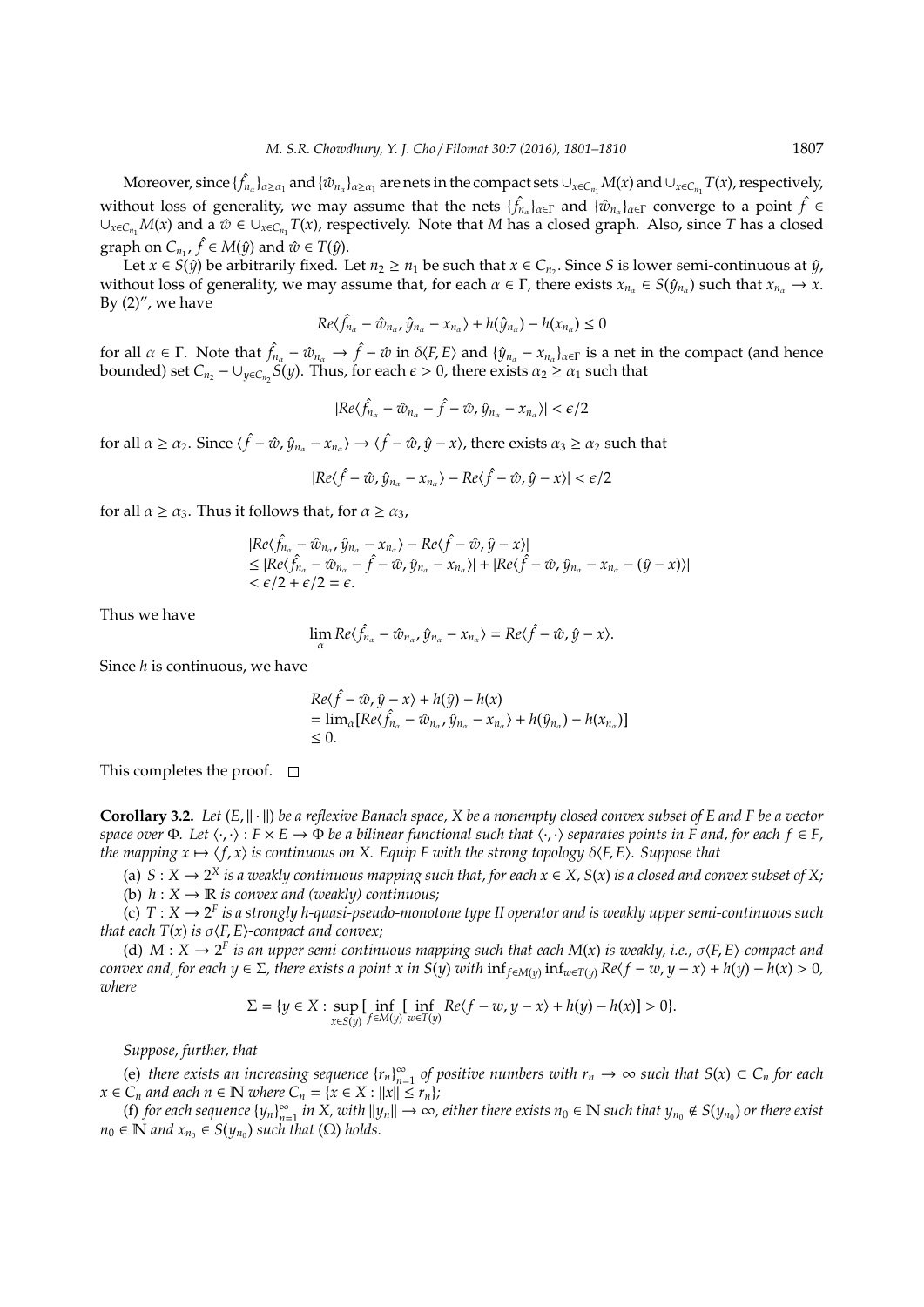*Then there exist a point*  $\hat{y} \in X$  *such that* 

 $(1)$   $\hat{y} \in S(\hat{y})$ ;

(2) *there exist a point*  $\hat{f}$  ∈ *M*( $\hat{y}$ ) *and a point*  $\hat{w}$  ∈ *T*( $\hat{y}$ ) *such that* 

$$
Re\langle \hat{f} - \hat{w}, \hat{y} - x \rangle \le h(x) - h(\hat{y})
$$

*for all*  $x \in S(\hat{y})$ *.* 

*Proof.* In proving this corollary, we follow the similar method of proof of Corollary 1 in [12]. We equip *E* with the weak topology. Then  $C_n$  is weakly compact convex for each  $n \in \mathbb{N}$  such that  $X = \bigcup_{n=1}^{\infty}$  $\sum_{n=1}^{\infty} C_n$ . Now, if  ${y_n}_n^{\infty}$  $\sum_{n=1}^{\infty}$  is a sequence in *X* with  $y_n \in C_n$  for each  $n = 1, 2, \cdots$ , which is escaping from *X* relative to  $\{C_n\}_{n=1}^{\infty}$  $\infty$ <br>*n*=1' then  $||y_n|| \to \infty$ . By (b), either there exists  $n_0 \in \mathbb{N}$  such that  $y_{n_0} \notin S(y_{n_0})$  or there exist  $n_0 \in \mathbb{N}$  and  $x_{n_0} \in S(y_{n_0})$ such that  $(\Omega)$  holds. Thus all the hypotheses of Theorem 3.1 are satisfied and so the conclusion follows. This completes the proof.  $\square$ 

By taking  $M \equiv 0$  and replacing *T* by  $-T$  in Theorem 3.1, we obtain the following result:

**Corollary 3.3.** *Let E be a locally convex Hausdor*ff *topological vector space over* Φ*, X be a nonempty* (*convex*) *subset of E* such that  $X = \bigcup_{n=1}^{\infty}$  $\sum_{n=1}^{\infty} C_n$ *, where*  $\{C_n\}_{n=1}^{\infty}$ *n*=1 *is an increasing sequence of nonempty compact convex subsets of X, and F* be a vector space over  $\Phi$ . Let  $\langle \cdot, \cdot \rangle$  :  $\overline{F} \times E \to \Phi$  be a bilinear functional such that  $\langle \cdot, \cdot \rangle$  separates points in F and, *for each*  $f \in F$ *, the mapping*  $x \mapsto \langle f, x \rangle$  *be continuous on X. Equip F with the strong topology*  $\delta \langle F, E \rangle$ *. Suppose that* (a)*–*(c) *and* (e) *of Theorem 3.1 hold.*

*Then there exist a point*  $\hat{y} \in X$  *and a point*  $\hat{w} \in T(\hat{y})$  *such that* 

 $(1)$   $\hat{y} \in S(\hat{y})$ ; (2)  $Re\langle \hat{w}, \hat{y} - x \rangle \le h(x) - h(\hat{y})$  *for all*  $x \in S(\hat{y})$ *. Moreover, if*  $S(x) = X$  *for all*  $x \in X$ *, then E is not required to be locally convex.* 

## **4. Existence Theorems for Generalized Bi-Complementarity Problems for Quasi-Pseudo-Monotone Type II Operators**

In this section, as an application of Theorem 3.1, we obtain the existence theorem on generalized bi-complementarity problem for quasi-pseudo-monotone type II operators in non-compact settings.

By modifying the proof of the result observed by Fang (for example, see [6], pp. 213, and [18], pp. 59), the following result was obtained in Chowdhury [15], Lemma 4.4.10. Note that *E* is not required to be Hausdorff.

**Lemma 4.1.** Let X be a cone in a topological vector space E over  $\Phi$  and F be a vector space over  $\Phi$ . Let  $\langle \cdot, \cdot \rangle$ :  $F \times E \to \Phi$ *be a bilinear functional. Let M, T* :  $X \to 2^F$  *be two mappings. Then the following are equivalent:* 

 $(1)$  *There exist*  $\hat{y} \in X$ ,  $\hat{f} \in M(\hat{y})$  and  $\hat{w} \in T(\hat{y})$  such that

$$
Re\langle \hat{f} - \hat{w}, \hat{y} - x \rangle \le 0
$$

*for all*  $x \in X$ .

(2) *There exist*  $\hat{y} \in X$ ,  $\hat{f} \in M(\hat{y})$  and  $\hat{w} \in T(\hat{y})$  such that

$$
Re\langle \hat{f} - \hat{w}, \hat{y} \rangle = 0, \quad \hat{f} - \hat{w} \in \widehat{X}.
$$

When *X* is a cone in *E*, by applying Lemma 4.1 and Theorem 3.1 with  $h \equiv 0$  and  $S(x) = X$  for all  $x \in X$ , we have immediately the following existence theorem for a generalized bi-complementarity problem of quasi-pseudo-monotone type II operators: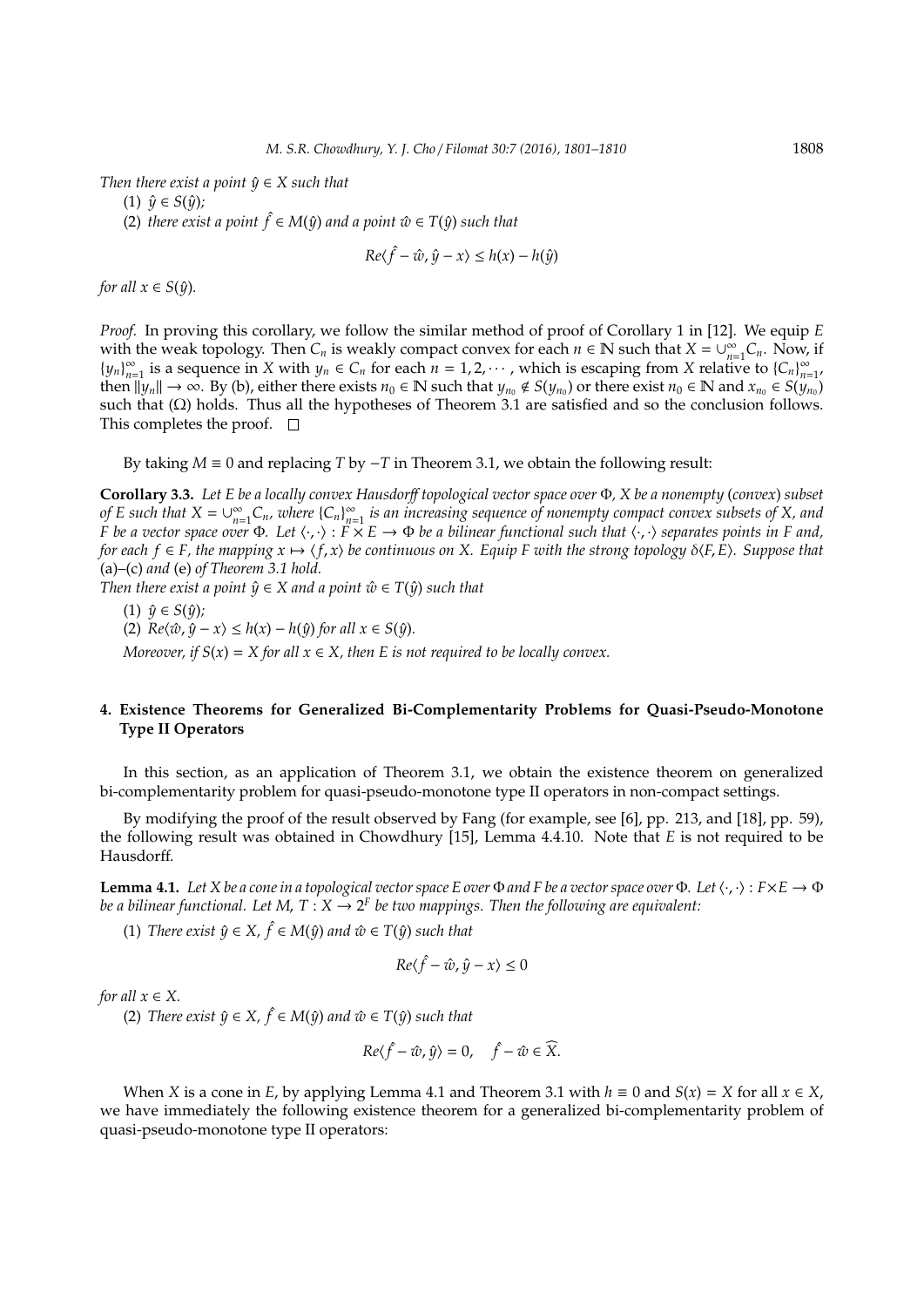**Theorem 4.2.** Let E be a Hausdorff topological vector space over  $\Phi$ , X be a cone in E such that  $X = \bigcup_{n=1}^{\infty} X$ *n*=1 *Cn, where* { $C_n$ }<sup>∞</sup><sub>*n*=</sub> *n*=1 *is an increasing sequence of nonempty compact convex subsets of X, and F be a vector space over* Φ*. Let* h·, ·i : *F* × *E* → Φ *be a bilinear functional such that* h·, ·i *separates points in F and, for each f* ∈ *F, the mapping*  $x \mapsto \langle f, x \rangle$  *is continuous on X. Equip F with the strong topology*  $\delta \langle F, E \rangle$ *. Suppose that* 

(a)  $T: X \to 2^F$  is a quasi-pseudo-monotone type II (resp., strongly quasi-pseudo-monotone type II) operator and is upper semi-continuous such that each  $T(x)$  is strongly, i.e.,  $\delta(F, E)$ -compact and convex (resp., weakly, i.e., σ $(F, E)$ -compact and convex);

(b)  $M: X \to 2^F$  *is an upper semi-continuous mapping such that each*  $M(x)$  *is weakly, i.e.,*  $\sigma \langle F, E \rangle$ -compact and  $convex$  and, for each  $y \in \Sigma$ , there exists a point x in X with  $\inf_{f \in M(y)} \inf_{w \in T(y)} Re(f - w, y - x) > 0$ , where

$$
\Sigma=\{y\in X: \sup_{x\in X} \bigl[\inf_{y\in M(y)}\bigl[\inf_{w\in T(y)}Re(f-w,y-x)\bigr]>0\};
$$

(c) *for each sequence*  ${y_n}_{n=0}^{\infty}$  $\sum_{n=1}^{\infty}$  *in X* with  $y_n \in C_n$  *for each*  $n \in \mathbb{N}$ *, which is escaping from X relative to*  $\{C_n\}_{n=1}^{\infty}$  $\frac{\infty}{n=1}$ *there exist*  $n_0 \in \mathbb{N}$  *and*  $x_{n_0} \in \mathbb{X}$  *such that* 

$$
\min_{f \in M(y_{n_0})} \min_{w \in T(y_{n_0})} Re\langle f - w, y_{n_0} - x_{n_0} \rangle > 0.
$$
 (Ω')

*Then there exist a point*  $\hat{y} \in X$ , a point  $\hat{f} \in M(\hat{y})$  and a point  $\hat{w} \in T(\hat{y})$  such that

$$
Re\langle \hat{f} - \hat{w}, \hat{y} \rangle = 0, \quad \hat{f} - \hat{w} \in \widehat{X}.
$$

**Corollary 4.3.** *Let* (*E*, k · k) *be a reflexive Banach space, X be a closed cone in E and F be a vector space over* Φ*. Let* h·, ·i : *F* × *E* → Φ *be a bilinear functional such that* h·, ·i *separates points in F and, for each f* ∈ *F, the mapping*  $x \mapsto \langle f, x \rangle$  *is continuous on X. Equip F with the strong topology*  $\delta \langle F, E \rangle$ *. Suppose that* 

(a)  $T: X \to 2^F$  is a strongly quasi-pseudo-monotone type II operator and is weakly upper semi-continuous such *that each*  $T(x)$  *is*  $\sigma$  $\langle$ *F*, *E* $\rangle$ *-compact and convex;* 

(b)  $M: X \to 2^F$  *is an upper semi-continuous mapping such that each*  $M(x)$  *is weakly, i.e.,*  $\sigma \langle F, E \rangle$ -compact and  $convex$  and, for each  $y \in \Sigma$ , there exists a point x in X with  $\inf_{f \in M(y)} \inf_{w \in T(y)} Re(f - w, y - x) > 0$ , where

$$
\Sigma = \{ y \in X : \sup_{x \in X} \left[ \inf_{f \in M(y)} \left[ \inf_{w \in T(y)} Re\langle f - w, y - x \rangle \right] > 0 \}.
$$

*Suppose, further, that*

(c) *there exists an increasing sequence*  ${r_n}_{n=0}^{\infty}$  $\sum_{n=1}^{\infty}$  *of positive numbers with*  $r_n \to \infty$  *and*  $C_n = \{x \in X : ||x|| \le r_n\}$  *for each*  $n \in \mathbb{N}$ *;* 

(d) *for each sequence*  ${y_n}_{n=0}^{\infty}$  $\sum_{n=1}^{\infty}$  *in X, with*  $||y_n|| \rightarrow \infty$ , there exist  $n_0 \in \mathbb{N}$  and  $x_{n_0} \in X$  such that

$$
\min_{f\in M(y_{n_0})}\min_{w\in T(y_{n_0})}Re\langle f-w,y_{n_0}-x_{n_0}\rangle>0.
$$

*Then there exist*  $\hat{y} \in X$ ,  $\hat{f} \in M(\hat{y})$  *and*  $\hat{w} \in T(\hat{y})$  *such that* 

$$
Re\langle \hat{f} - \hat{w}, \hat{y} \rangle = 0, \quad \hat{f} - \hat{w} \in \widehat{X}.
$$

*Proof.* In proving this corollary, we follow the similar method of proof of Corollary 3 in [15]. We equip *E* with the weak topology. Then  $C_n$  is weakly compact convex for each  $n \in \mathbb{N}$  such that  $X = \bigcup_{n=1}^{\infty} X_n$  $\sum_{n=1}^{\infty} C_n$ . Now, if  ${y_n}_n^{\infty}$  $\sum_{n=1}^{\infty}$  is a sequence in *X* with  $y_n \in C_n$  for each  $n = 1, 2, \cdots$ , which is escaping from *X* relative to  $\{C_n\}_{n=1}^{\infty}$  $\infty$ <br>*n*=1' then  $||y_n|| \to \infty$ . Hence, by the hypothesis, there exists  $n_0 \in \mathbb{N}$  and  $x_{n_0} \in X$  such that  $(\Omega')$  holds. Thus all the hypotheses of Theorem 4.2 are satisfied and so the conclusion follows. This completes the proof.  $\Box$